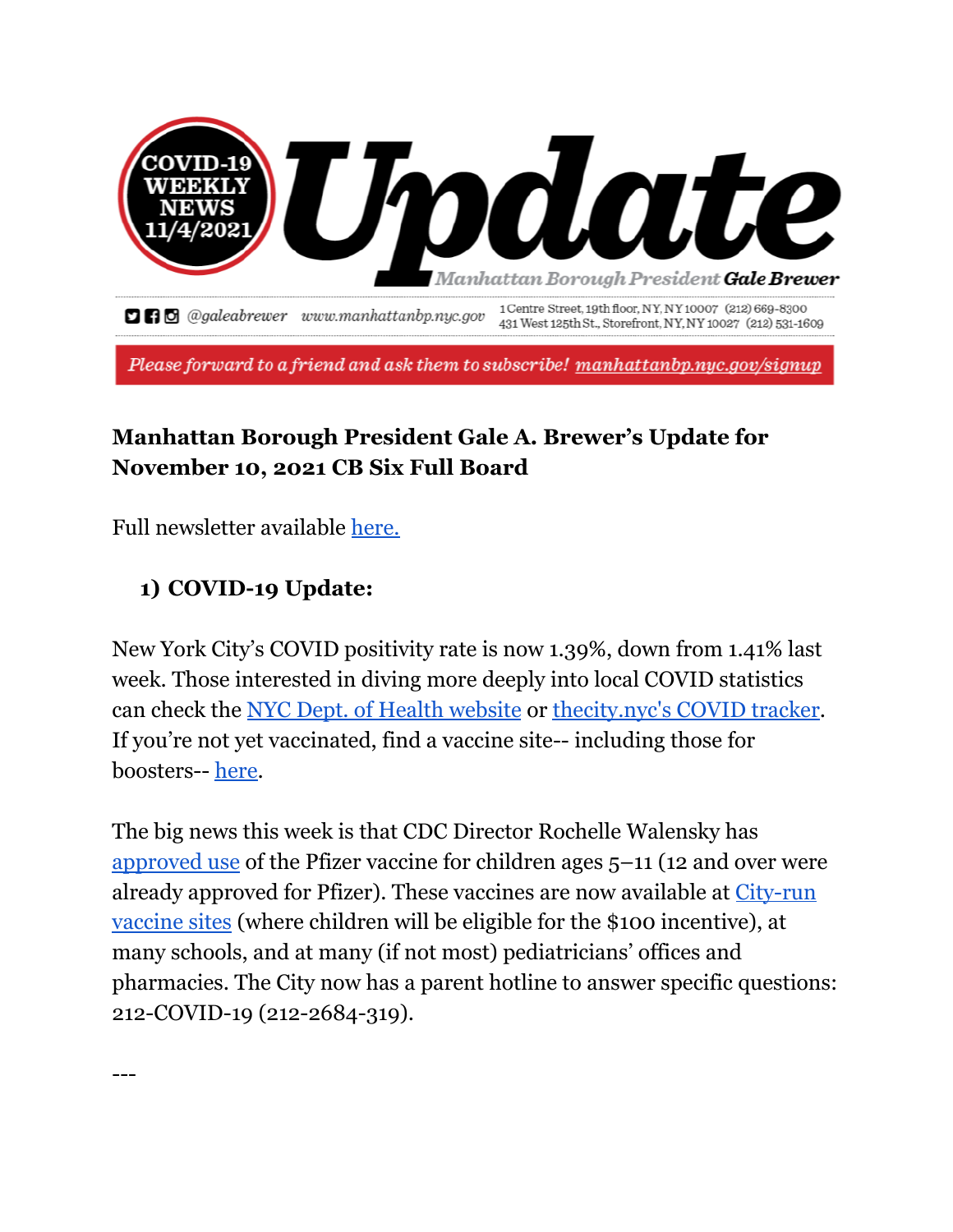## **2) Non-Essential Helicopter Flights:**

To address the public health and safety [hazard](https://www.nytimes.com/2021/10/21/nyregion/nyc-helicopter-noise-complaints.html) of non-essential helicopter flights over Manhattan, I've spearheaded the first-ever coalition of elected officials, advocates, and local residents from New York and New Jersey to call on the federal government to take immediate action.

In a news [conference](https://patch.com/new-york/midtown-nyc/helicopters-over-nyc-are-tormenting-residents-new-group-says) outside the West 30th Street Heliport last week, my Helicopter Task Force released a [letter](http://www.manhattanbp.nyc.gov/wp-content/uploads/2021/11/2021-10-29-NY-and-NJ-Helicopter-Safety-Act-Letter-of-Support-2021_FINAL-5.pdf) signed by 35 elected officials addressed to the Secretary of Transportation Pete Buttigieg asking his agency to impose special flight rules for non-essential helicopter flights over densely populated areas, including the City of New York, and adjacent New Jersey.

It's long past time to end helicopter rides being treated as a wild, wild, west that benefit only tourists and the wealthy.

---

## **3) Sidewalk Scaffolding Sheds:**

I applaud Mayor de Blasio's funding of facade [rehabilitation](https://nypost.com/2021/10/27/de-blasio-puts-up-111m-for-nycha-facade-fixes/) at NYCHA [developments](https://nypost.com/2021/10/27/de-blasio-puts-up-111m-for-nycha-facade-fixes/), which will result in removal of the "sheds" that have been protecting pedestrians for far too long. Sheds are a big issue everywhere, though, and last month, I [protested](https://patch.com/new-york/upper-west-side-nyc/mock-anniversary-party-scaffolding-uws-chants-clowns) a shed that's been up for 15 years at 51 W. 86th St.

---

#### **4) Manhattan Vaccine and Recovery Task Force:**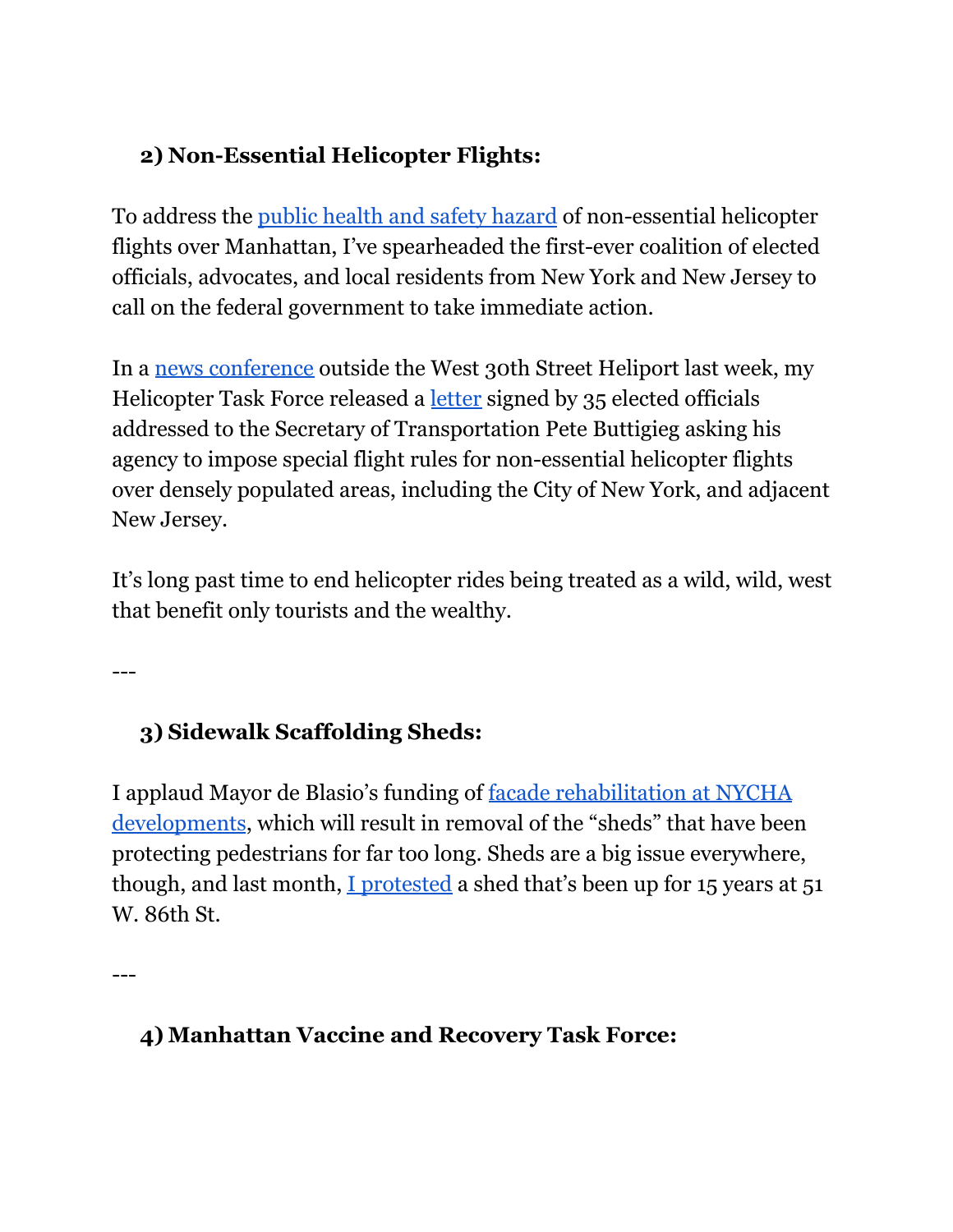Every Tuesday my virtual Manhattan Vaccine and Recovery Task Force meets, sharing excellent information about the pandemic and New York City's reopening.

Yesterday, our task force heard from Robert Atterbury of Congressman Nadler's office. Robert presented on the recent passage of the Federal Infrastructure Bill.

To join the 3 pm Zoom any Tuesday, email [info@manhattanbp.nyc.gov](mailto:info@manhattanbp.nyc.gov) in advance. Here are links to recordings of the sessions along with what we discussed at each meeting (see the full archive [here\)](https://www.manhattanbp.nyc.gov/manhattan-vaccine-and-recovery-task-force-meetings/):

- Drug addiction, harm reduction, and [rehabilitation](https://www.youtube.com/watch?v=LlZllwpTYX0) (10/26)
- [Technology](https://youtu.be/G1r377S3PpU) and COVID recovery (10/19)
- Vaccination strategies and how to help [employment](https://youtu.be/F3WzBJLT4uc) numbers [rebound](https://youtu.be/F3WzBJLT4uc) (10/12)
- [Home-delivered](https://youtu.be/L1BhB4KcxT0) meals and mental health (10/5)
- The trajectory of the pandemic and the NYC Dept. of [Education](https://youtu.be/Vknv9sHYSng) [Situation](https://youtu.be/Vknv9sHYSng) Room (9/28)
- Climate change's impact on NYC (9/21)
- The return to [in-person](https://youtu.be/9qtifS1ST9Y) school (9/14)
- Arts and [culture](https://youtu.be/wTo5F00fMIg) (8/31)
- Food access, [school-based](http://m.youtube.com) mental health, and community schools  $(8/24)$